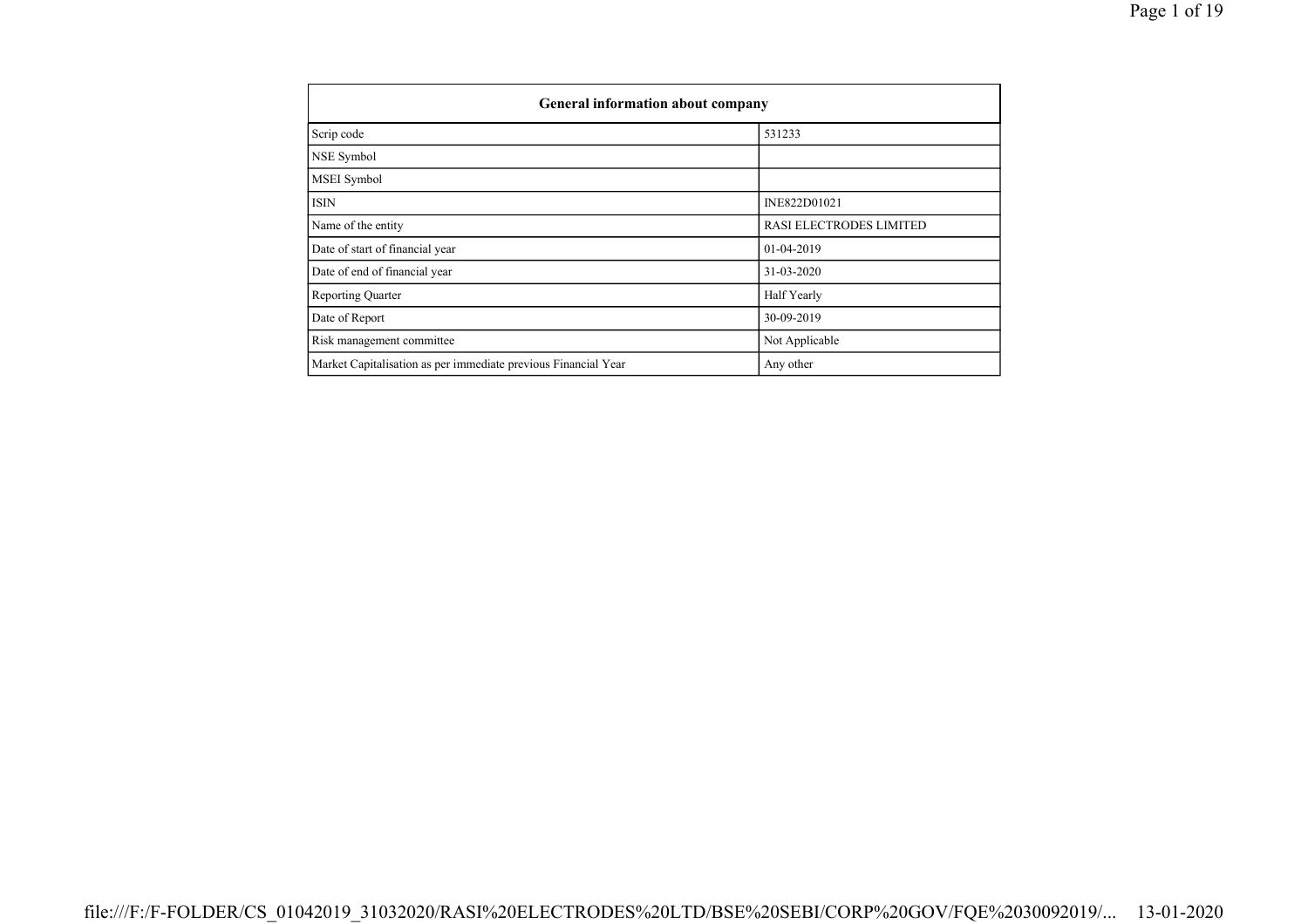|                                                                                                                                                                                                                                                                                                                                                                                                                                                                                                                                                                                                                                                                                                                                                                                                                                                                                                                                                                                                                                                                                   | <b>Annexure I</b> |                                                                      |            |          |                                                       |                                       |                                             |                          |                                             |                                             |     |     |                                                                |          |  |  |  |
|-----------------------------------------------------------------------------------------------------------------------------------------------------------------------------------------------------------------------------------------------------------------------------------------------------------------------------------------------------------------------------------------------------------------------------------------------------------------------------------------------------------------------------------------------------------------------------------------------------------------------------------------------------------------------------------------------------------------------------------------------------------------------------------------------------------------------------------------------------------------------------------------------------------------------------------------------------------------------------------------------------------------------------------------------------------------------------------|-------------------|----------------------------------------------------------------------|------------|----------|-------------------------------------------------------|---------------------------------------|---------------------------------------------|--------------------------|---------------------------------------------|---------------------------------------------|-----|-----|----------------------------------------------------------------|----------|--|--|--|
|                                                                                                                                                                                                                                                                                                                                                                                                                                                                                                                                                                                                                                                                                                                                                                                                                                                                                                                                                                                                                                                                                   |                   |                                                                      |            |          |                                                       |                                       |                                             |                          |                                             |                                             |     |     | Annexure I to be submitted by listed entity on quarterly basis |          |  |  |  |
|                                                                                                                                                                                                                                                                                                                                                                                                                                                                                                                                                                                                                                                                                                                                                                                                                                                                                                                                                                                                                                                                                   |                   |                                                                      |            |          |                                                       |                                       |                                             |                          |                                             | <b>I. Composition of Board of Directors</b> |     |     |                                                                |          |  |  |  |
|                                                                                                                                                                                                                                                                                                                                                                                                                                                                                                                                                                                                                                                                                                                                                                                                                                                                                                                                                                                                                                                                                   |                   | Disclosure of notes on composition of board of directors explanatory |            |          |                                                       |                                       |                                             |                          |                                             |                                             |     |     |                                                                |          |  |  |  |
|                                                                                                                                                                                                                                                                                                                                                                                                                                                                                                                                                                                                                                                                                                                                                                                                                                                                                                                                                                                                                                                                                   |                   | Wether the listed entity has a Regular Chairperson                   |            |          |                                                       |                                       |                                             |                          |                                             |                                             | Yes |     |                                                                |          |  |  |  |
|                                                                                                                                                                                                                                                                                                                                                                                                                                                                                                                                                                                                                                                                                                                                                                                                                                                                                                                                                                                                                                                                                   |                   |                                                                      |            |          |                                                       |                                       |                                             |                          | Whether Chairperson is related to MD or CEO |                                             |     | Yes |                                                                |          |  |  |  |
| No of post of<br>No of<br>Number of<br>No of<br>Chairperson in<br>Independent<br>memberships in<br>Directorship in<br>Audit/<br>Directorship in<br>Audit/<br>Stakeholder<br>listed entities<br>Tenure<br>Stakeholder<br>listed entities<br>Notes for<br>Title<br><b>Initial Date</b><br>including this<br>Committee held<br>Date<br>Category<br>of<br>including this<br>Committee(s)<br>Name of the<br>Category 2<br>Date of Re-<br>Date of<br>Category 1<br>not<br>(Mr)<br><b>Sr</b><br>PAN<br><b>DIN</b><br>3 of<br>of<br>listed entity<br>in listed entities<br>of<br>director<br>including this<br>Director<br>of directors<br>of directors<br>cessation<br>listed entity<br>appointment<br>Ms)<br>including this<br>directors<br><b>Birth</b><br>appointment<br>(Refer<br>(in<br>PAN<br>(Refer<br>listed entity<br>Regulation 17A<br>listed entity<br>months)<br>Regulation 17A<br>(Refer Regulation<br>of Listing<br><b>Refer Regulation</b><br>$26(1)$ of Listing<br>$(1)$ of Listing<br>$26(1)$ of Listing<br>Regulations)<br>Regulations<br>Regulations)<br>Regulations) |                   |                                                                      |            |          |                                                       | providing                             | Notes for<br>not<br>providing<br><b>DIN</b> |                          |                                             |                                             |     |     |                                                                |          |  |  |  |
|                                                                                                                                                                                                                                                                                                                                                                                                                                                                                                                                                                                                                                                                                                                                                                                                                                                                                                                                                                                                                                                                                   | Mr                | <b>B RANJIT</b><br><b>KUMAR</b><br><b>KOTHARI</b>                    | AAKPK6088N | 01560805 | Non-<br>Executive -<br>Non<br>Independent<br>Director | Chairperson<br>related to<br>Promoter |                                             | $23 -$<br>$07 -$<br>1965 | 13-02-1995                                  | 26-09-2019                                  |     |     |                                                                | $\theta$ |  |  |  |
| 2                                                                                                                                                                                                                                                                                                                                                                                                                                                                                                                                                                                                                                                                                                                                                                                                                                                                                                                                                                                                                                                                                 | Mr                | <b>B POPATLAL</b><br><b>KOTHARI</b>                                  | AAIPK7746D | 00594168 | Executive<br>Director                                 | Not<br>Applicable                     | CEO-<br>MD                                  | $17-$<br>$09-$<br>1959   | 08-03-1994                                  | 13-02-2016                                  |     | 60  |                                                                | $\Omega$ |  |  |  |
| $\overline{\mathbf{3}}$                                                                                                                                                                                                                                                                                                                                                                                                                                                                                                                                                                                                                                                                                                                                                                                                                                                                                                                                                                                                                                                           | Mr                | <b>HITESH M</b><br><b>DHARAMSHI</b>                                  | AHAPD4821B | 00207799 | Non-<br>Executive -<br>Independent<br>Director        | Not<br>Applicable                     |                                             | $23 -$<br>$03 -$<br>1975 | 10-01-2004                                  | 01-04-2019                                  |     | 60  |                                                                |          |  |  |  |
|                                                                                                                                                                                                                                                                                                                                                                                                                                                                                                                                                                                                                                                                                                                                                                                                                                                                                                                                                                                                                                                                                   | Mr                | AJAY GOYAL                                                           | AAFPG4594E | 0051357  | Non-<br>Executive -<br>Independent<br>Director        | Not<br>Applicable                     |                                             | $14-$<br>$10-$<br>1975   | 15-12-2005                                  | 01-04-2019                                  |     | 60  |                                                                |          |  |  |  |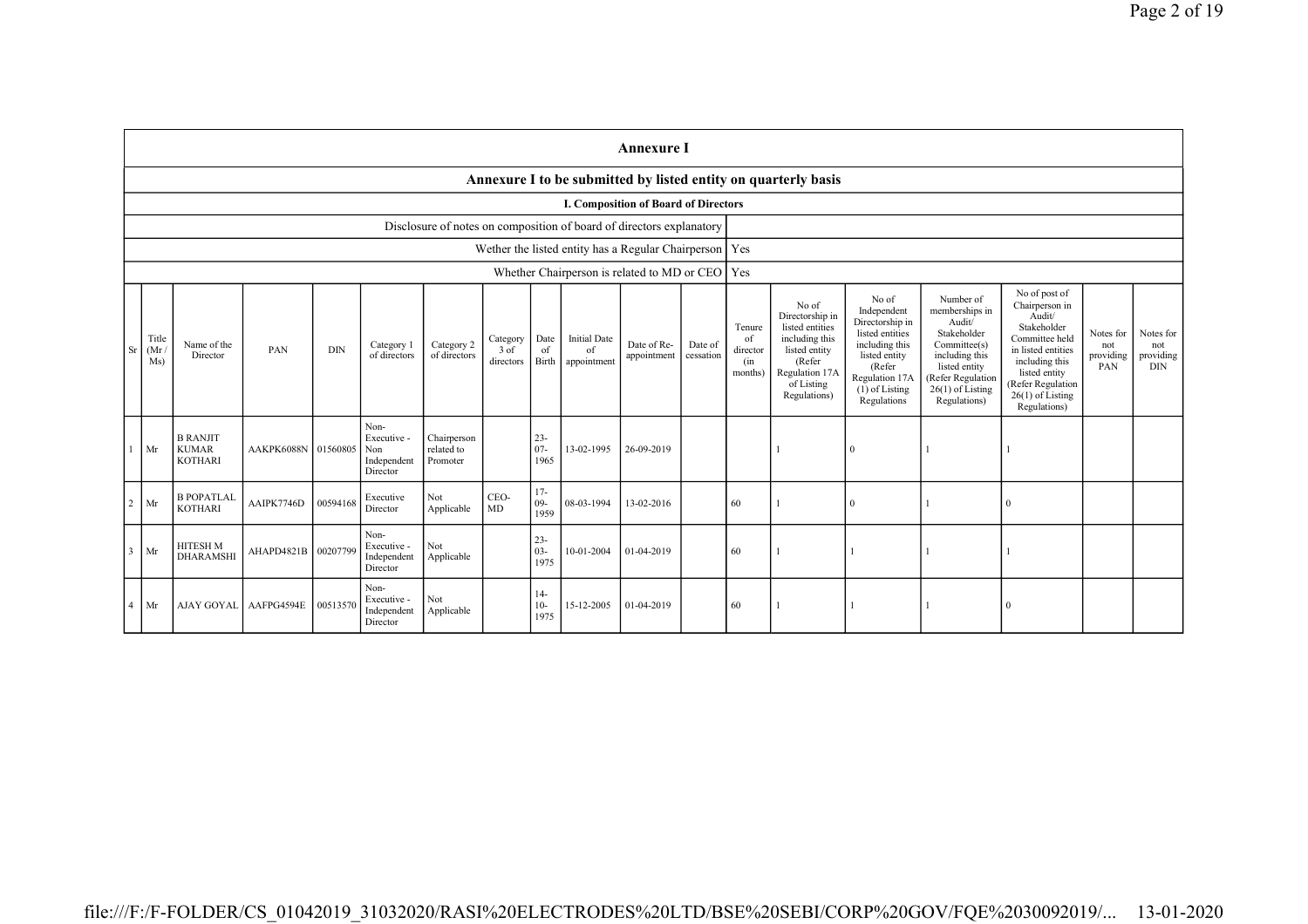|   | I. Composition of Board of Directors               |                                 |                     |            |                                                       |                                 |                                 |                          |                                                                      |                            |                      |                                            |                                                                                                                                                  |                                                                                                                                                                      |                                                                                                                                                                           |                                                                                                                                                                                                               |                                      |                                             |
|---|----------------------------------------------------|---------------------------------|---------------------|------------|-------------------------------------------------------|---------------------------------|---------------------------------|--------------------------|----------------------------------------------------------------------|----------------------------|----------------------|--------------------------------------------|--------------------------------------------------------------------------------------------------------------------------------------------------|----------------------------------------------------------------------------------------------------------------------------------------------------------------------|---------------------------------------------------------------------------------------------------------------------------------------------------------------------------|---------------------------------------------------------------------------------------------------------------------------------------------------------------------------------------------------------------|--------------------------------------|---------------------------------------------|
|   |                                                    |                                 |                     |            |                                                       |                                 |                                 |                          | Disclosure of notes on composition of board of directors explanatory |                            |                      |                                            |                                                                                                                                                  |                                                                                                                                                                      |                                                                                                                                                                           |                                                                                                                                                                                                               |                                      |                                             |
|   | Wether the listed entity has a Regular Chairperson |                                 |                     |            |                                                       |                                 |                                 |                          |                                                                      |                            |                      |                                            |                                                                                                                                                  |                                                                                                                                                                      |                                                                                                                                                                           |                                                                                                                                                                                                               |                                      |                                             |
|   | Title<br>Sr<br>(Mr)<br>Ms)                         | Name of<br>the<br>Director      | PAN                 | <b>DIN</b> | Category 1<br>of directors                            | Category<br>$2$ of<br>directors | Category<br>$3$ of<br>directors | Date<br>of<br>Birth      | <b>Initial Date</b><br>of<br>appointment                             | Date of Re-<br>appointment | Date of<br>cessation | Tenure<br>of<br>director<br>(in<br>months) | No of<br>Directorship<br>in listed<br>entities<br>including<br>this listed<br>entity (Refer<br>Regulation<br>$17A$ of<br>Listing<br>Regulations) | No of<br>Independent<br>Directorship<br>in listed<br>entities<br>including<br>this listed<br>entity<br>(Refer<br>Regulation<br>$17A(1)$ of<br>Listing<br>Regulations | Number of<br>memberships<br>in Audit/<br>Stakeholder<br>Committee<br>(s) including<br>this listed<br>entity (Refer<br>Regulation<br>$26(1)$ of<br>Listing<br>Regulations) | No of post<br>of<br>Chairperson<br>in Audit/<br>Stakeholder<br>Committee<br>held in<br>listed<br>entities<br>including<br>this listed<br>entity (Refer<br>Regulation<br>$26(1)$ of<br>Listing<br>Regulations) | Notes for<br>not<br>providing<br>PAN | Notes for<br>not<br>providing<br><b>DIN</b> |
| 5 | Mrs                                                | PAYAL<br><b>JAIN</b>            | ABIPJ8138M          | 07181548   | Non-<br>Executive -<br>Non<br>Independent<br>Director | Not<br>Applicable               |                                 | $30 -$<br>$06 -$<br>1985 | 31-03-2015                                                           | 26-09-2018                 |                      |                                            |                                                                                                                                                  | $\mathbf{0}$                                                                                                                                                         | $\mathbf{0}$                                                                                                                                                              | $\theta$                                                                                                                                                                                                      |                                      |                                             |
| 6 | Mrs                                                | <b>AASHIKA</b><br><b>KUMARI</b> | APSPA5542G 08455410 |            | Non-<br>Executive -<br>Independent<br>Director        | Not<br>Applicable               |                                 | $07 -$<br>$06 -$<br>1991 | 30-05-2019                                                           | 26-09-2019                 |                      | 60                                         |                                                                                                                                                  |                                                                                                                                                                      |                                                                                                                                                                           | $\theta$                                                                                                                                                                                                      |                                      |                                             |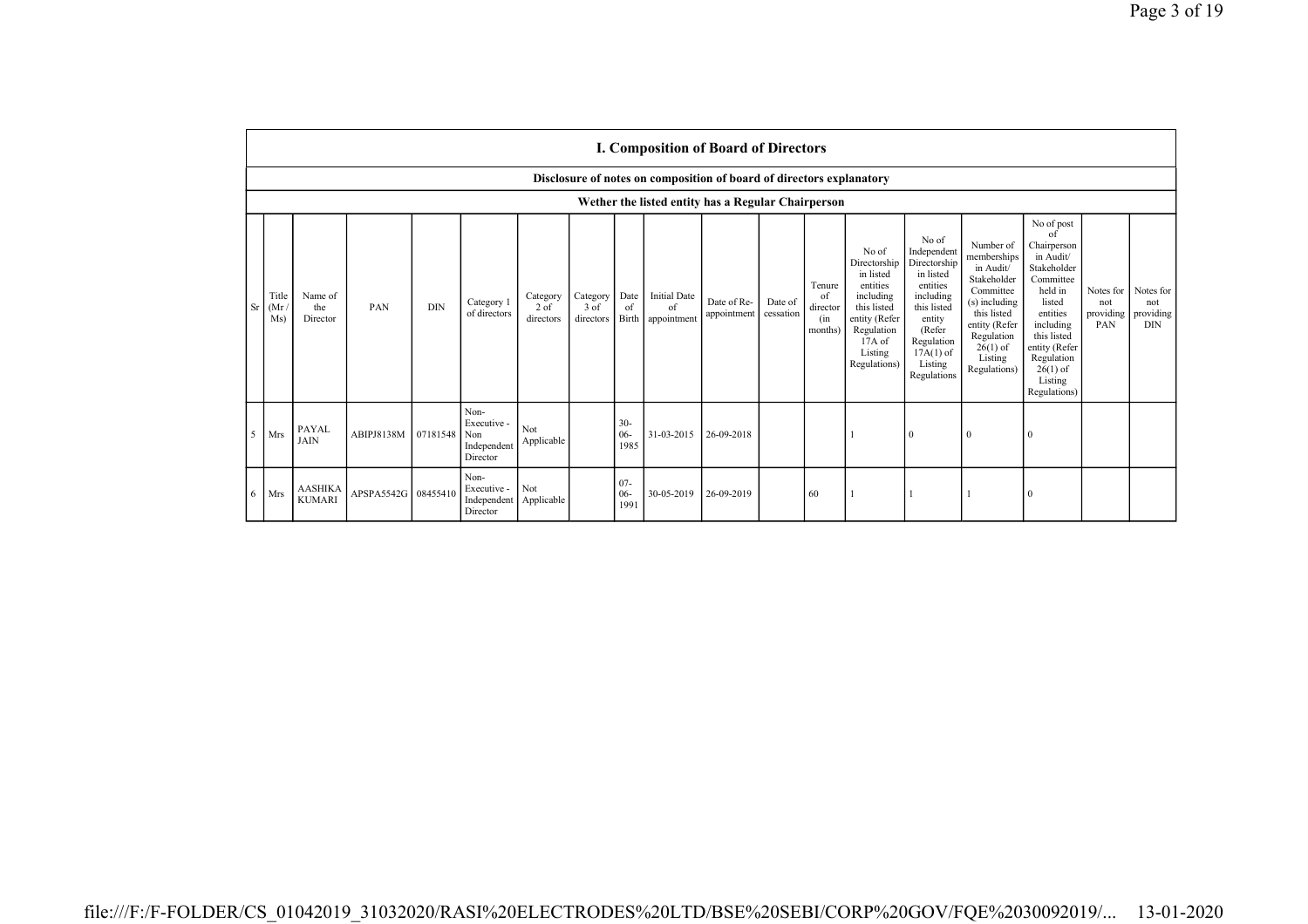|           | <b>Audit Committee Details</b> |                                         |                                                       |                      |                |  |  |
|-----------|--------------------------------|-----------------------------------------|-------------------------------------------------------|----------------------|----------------|--|--|
|           |                                |                                         | Whether the Audit Committee has a Regular Chairperson |                      | <b>Yes</b>     |  |  |
| <b>Sr</b> | <b>DIN</b><br>Number           | Name of Committee<br>members            | Date of<br>Appointment                                | Date of<br>Cessation | <b>Remarks</b> |  |  |
|           | 00207799                       | <b>HITESH M</b><br><b>DHARAMSHI</b>     | Non-Executive -<br><b>Independent Director</b>        | Chairperson          | 14-11-2014     |  |  |
|           | 01560805                       | <b>B RANJIT KUMAR</b><br><b>KOTHARI</b> | Non-Executive - Non<br>Independent Director           | Member               | 14-11-2014     |  |  |
| 3         | 00513570                       | AJAY GOYAL                              | Non-Executive -<br>Independent Director               | Member               | 14-11-2014     |  |  |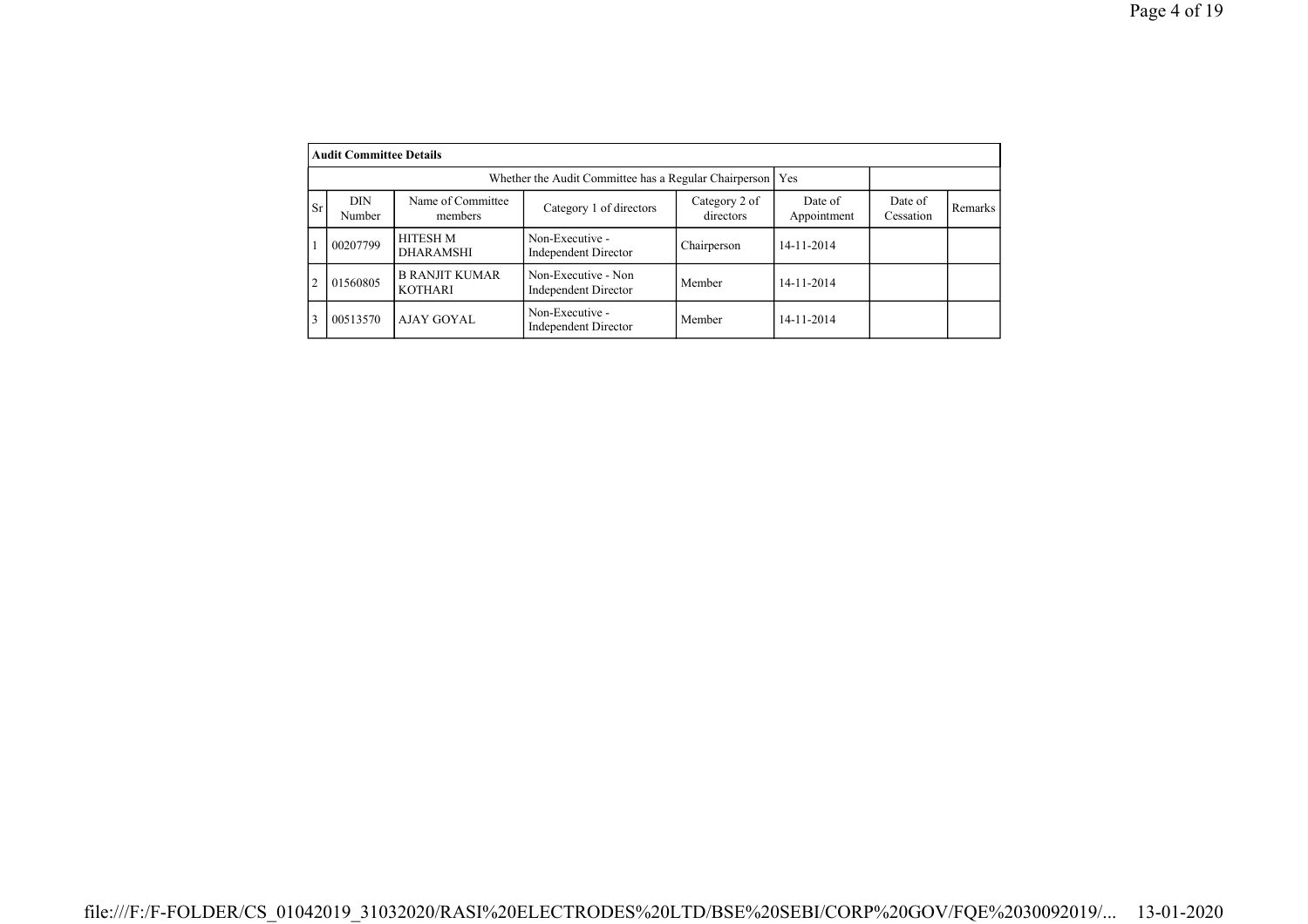|                |                                                                                   | Nomination and remuneration committee   |                                             |                      |                |  |  |
|----------------|-----------------------------------------------------------------------------------|-----------------------------------------|---------------------------------------------|----------------------|----------------|--|--|
|                | Whether the Nomination and remuneration committee has a Regular Chairperson   Yes |                                         |                                             |                      |                |  |  |
| <b>Sr</b>      | DIN<br>Number                                                                     | Name of Committee<br>members            | Date of<br>Appointment                      | Date of<br>Cessation | <b>Remarks</b> |  |  |
|                | 00513570                                                                          | AJAY GOYAL                              | Non-Executive - Independent<br>Director     | Chairperson          | 14-11-2014     |  |  |
| $\overline{c}$ | 01560805                                                                          | <b>B RANJIT KUMAR</b><br><b>KOTHARI</b> | Non-Executive - Non<br>Independent Director | Member               | 14-11-2014     |  |  |
| 3              | 08455410                                                                          | AASHIKA KUMARI                          | Non-Executive - Independent<br>Director     | Member               | 30-05-2019     |  |  |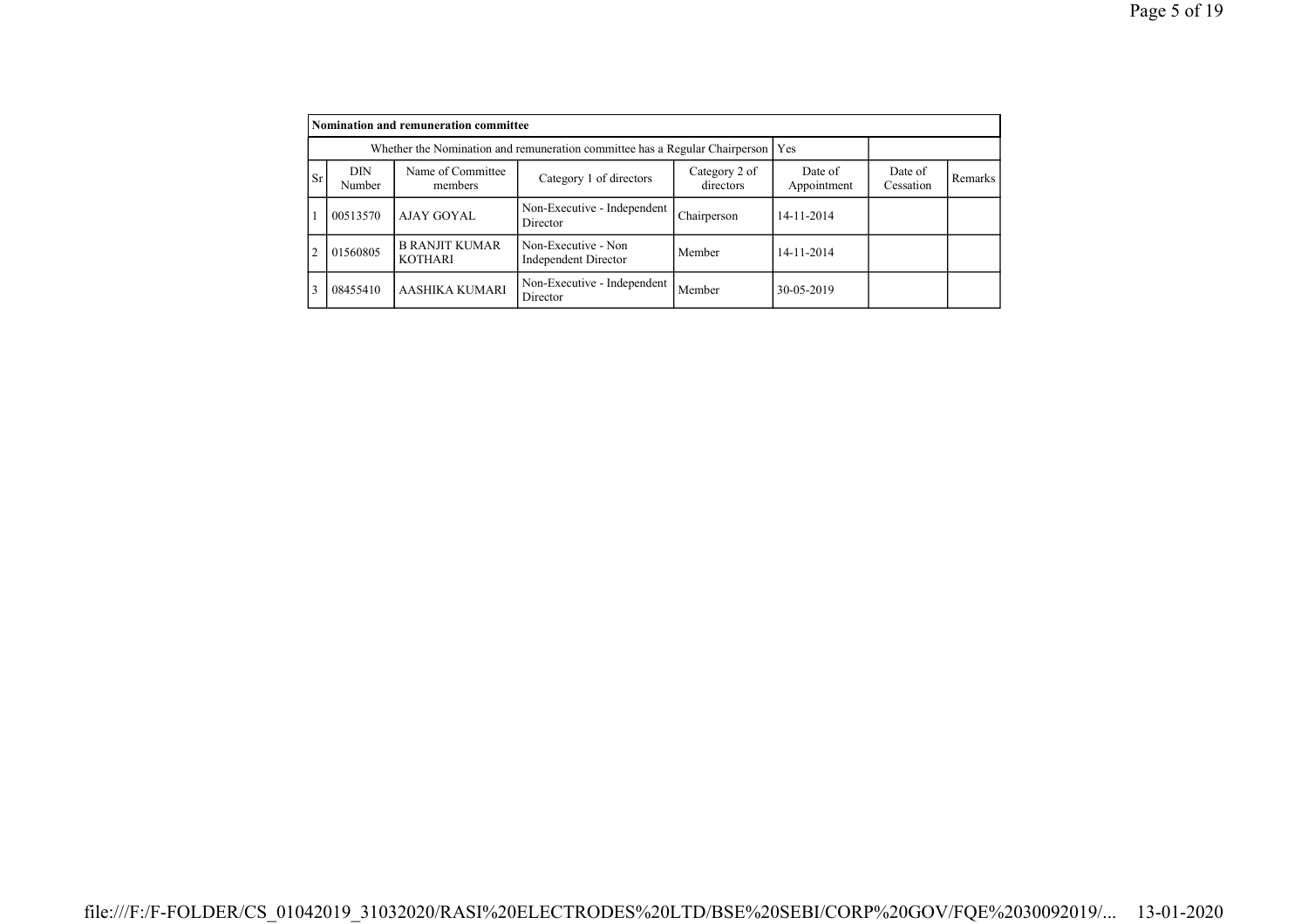|                |                      | <b>Stakeholders Relationship Committee</b>                                      |                                             |                      |                |  |  |
|----------------|----------------------|---------------------------------------------------------------------------------|---------------------------------------------|----------------------|----------------|--|--|
|                |                      | Whether the Stakeholders Relationship Committee has a Regular Chairperson   Yes |                                             |                      |                |  |  |
| <sub>Sr</sub>  | <b>DIN</b><br>Number | Name of Committee<br>members                                                    | Date of<br>Appointment                      | Date of<br>Cessation | <b>Remarks</b> |  |  |
|                | 01560805             | <b>RANJIT KUMAR</b><br><b>KOTHARI</b>                                           | Non-Executive - Non<br>Independent Director | Chairperson          | 14-11-2014     |  |  |
| $\overline{2}$ | 00594168             | B POPATLAL<br><b>KOTHARI</b>                                                    | <b>Executive Director</b>                   | Member               | 14-11-2014     |  |  |
| 3              | 08455410             | AASHIKA KUMARI                                                                  | Non-Executive - Independent<br>Director     | Member               | 30-05-2019     |  |  |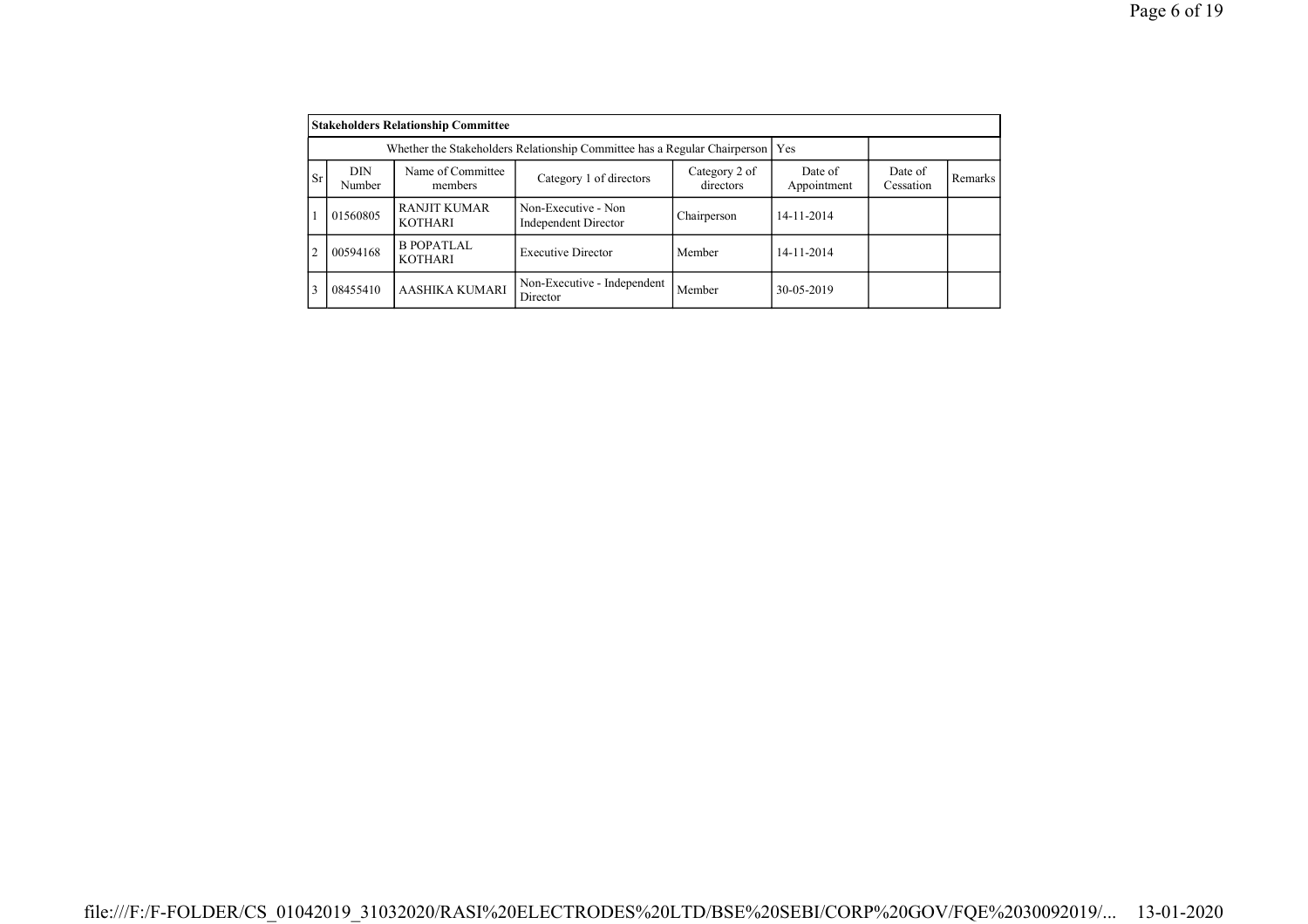| <b>Risk Management Committee</b> |               |                                                                 |                            |                            |                        |                      |                |  |  |  |  |  |
|----------------------------------|---------------|-----------------------------------------------------------------|----------------------------|----------------------------|------------------------|----------------------|----------------|--|--|--|--|--|
|                                  |               | Whether the Risk Management Committee has a Regular Chairperson |                            |                            |                        |                      |                |  |  |  |  |  |
| l Sr                             | DIN<br>Number | Name of Committee<br>members                                    | Category 1 of<br>directors | Category 2 of<br>directors | Date of<br>Appointment | Date of<br>Cessation | <b>Remarks</b> |  |  |  |  |  |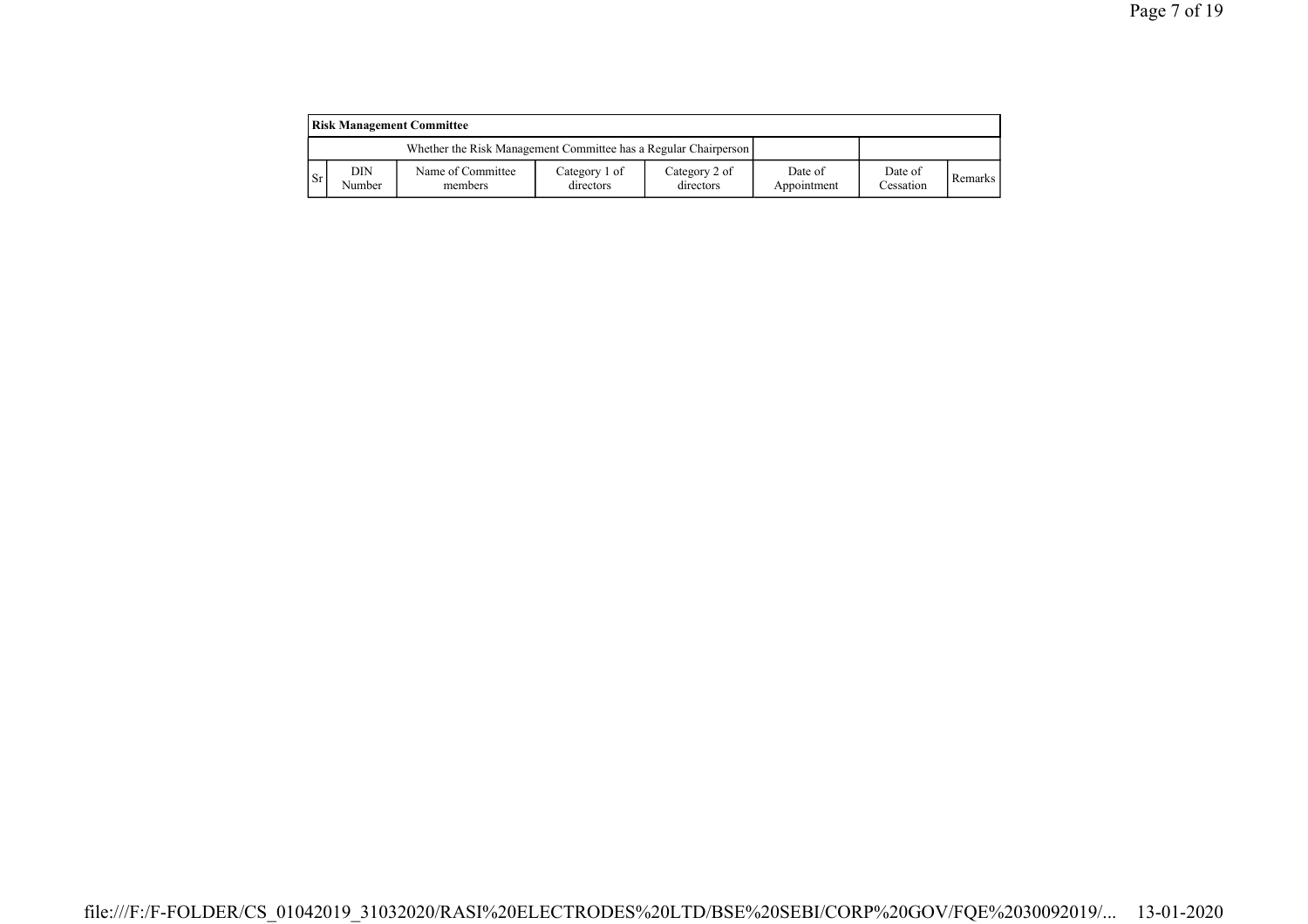| Corporate Social Responsibility Committee |                                                                                      |                              |                            |                            |                        |                      |         |  |  |  |  |  |
|-------------------------------------------|--------------------------------------------------------------------------------------|------------------------------|----------------------------|----------------------------|------------------------|----------------------|---------|--|--|--|--|--|
|                                           | Whether the Corporate Social Responsibility Committee has a Regular Chairperson   No |                              |                            |                            |                        |                      |         |  |  |  |  |  |
| l Sr                                      | DIN<br>Number                                                                        | Name of Committee<br>members | Category 1 of<br>directors | Category 2 of<br>directors | Date of<br>Appointment | Date of<br>Cessation | Remarks |  |  |  |  |  |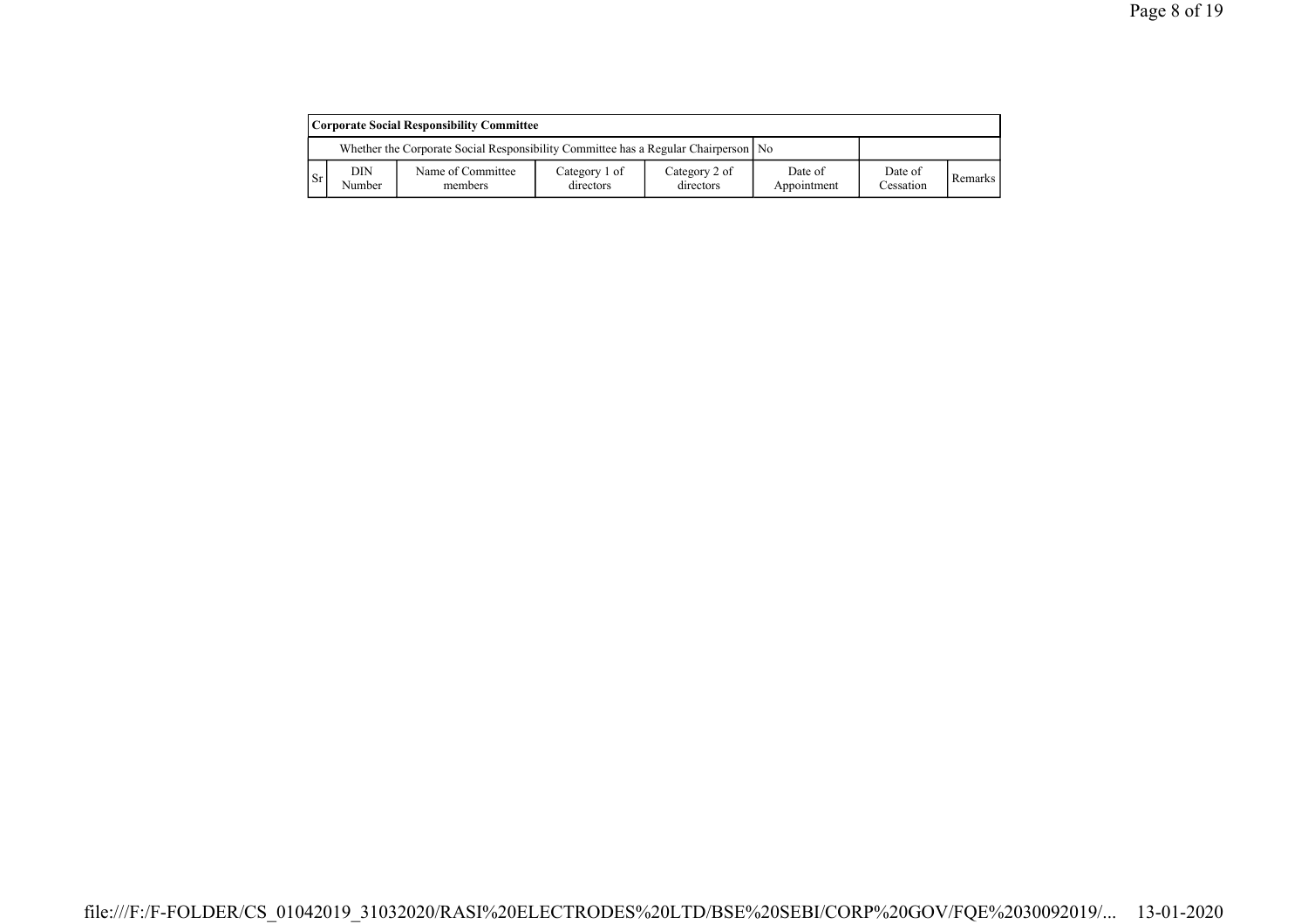|                | <b>Other Committee</b> |                              |                                                |                                                |                            |                |  |  |  |  |  |  |
|----------------|------------------------|------------------------------|------------------------------------------------|------------------------------------------------|----------------------------|----------------|--|--|--|--|--|--|
| <b>Sr</b>      | <b>DIN</b><br>Number   | Name of Committee<br>members | Name of other committee                        | Category 1 of directors                        | Category 2 of<br>directors | <b>Remarks</b> |  |  |  |  |  |  |
|                | 00207799               | HITESH M<br><b>DHARAMSHI</b> | <b>INDEPENDENT DIRECTORS</b><br><b>MEETING</b> | Non-Executive -<br>Independent Director        | Member                     |                |  |  |  |  |  |  |
| $\mathfrak{D}$ | 00513570               | <b>AJAY GOYAL</b>            | <b>INDEPENDENT DIRECTORS</b><br><b>MEETING</b> | Non-Executive -<br>Independent Director        | Member                     |                |  |  |  |  |  |  |
| 3              | 08455410               | AASHIKA KUMARI               | <b>INDEPENDENT DIRECTORS</b><br><b>MEETING</b> | Non-Executive -<br><b>Independent Director</b> | Member                     |                |  |  |  |  |  |  |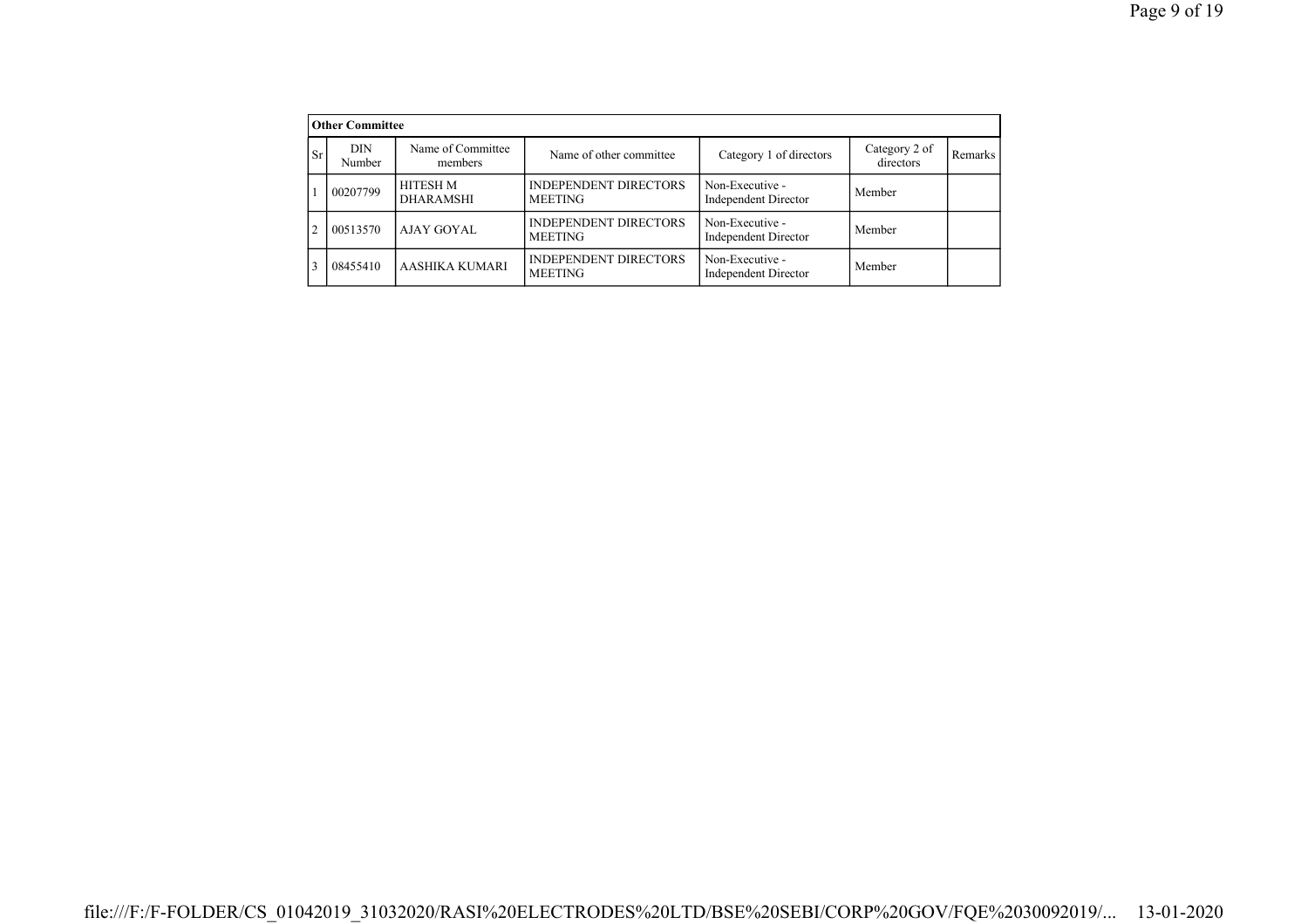|                              | <b>Annexure 1</b>                                                                                                             |                                                                     |                                                                      |                                    |                                                     |                                    |                                                           |  |  |  |  |  |  |  |
|------------------------------|-------------------------------------------------------------------------------------------------------------------------------|---------------------------------------------------------------------|----------------------------------------------------------------------|------------------------------------|-----------------------------------------------------|------------------------------------|-----------------------------------------------------------|--|--|--|--|--|--|--|
|                              | <b>Annexure 1</b>                                                                                                             |                                                                     |                                                                      |                                    |                                                     |                                    |                                                           |  |  |  |  |  |  |  |
|                              | <b>III. Meeting of Board of Directors</b>                                                                                     |                                                                     |                                                                      |                                    |                                                     |                                    |                                                           |  |  |  |  |  |  |  |
|                              |                                                                                                                               | Disclosure of notes on meeting of<br>board of directors explanatory |                                                                      |                                    |                                                     |                                    |                                                           |  |  |  |  |  |  |  |
| <b>Sr</b>                    | Date(s) of<br>$Date(s)$ of<br>meeting (if any)<br>meeting (if any)<br>in the current<br>in the previous<br>quarter<br>quarter |                                                                     | Maximum gap<br>between any two<br>consecutive (in<br>number of days) | Notes for not<br>providing<br>Date | Whether<br>requirement of<br>Ouorum met<br>(Yes/No) | Number of<br>Directors<br>present* | No. of Independent<br>Directors attending<br>the meeting* |  |  |  |  |  |  |  |
| 30-05-2019                   |                                                                                                                               |                                                                     |                                                                      | Yes                                | <sub>(</sub>                                        |                                    |                                                           |  |  |  |  |  |  |  |
| $\overline{c}$<br>14-08-2019 |                                                                                                                               |                                                                     | 75                                                                   |                                    | Yes                                                 | o                                  |                                                           |  |  |  |  |  |  |  |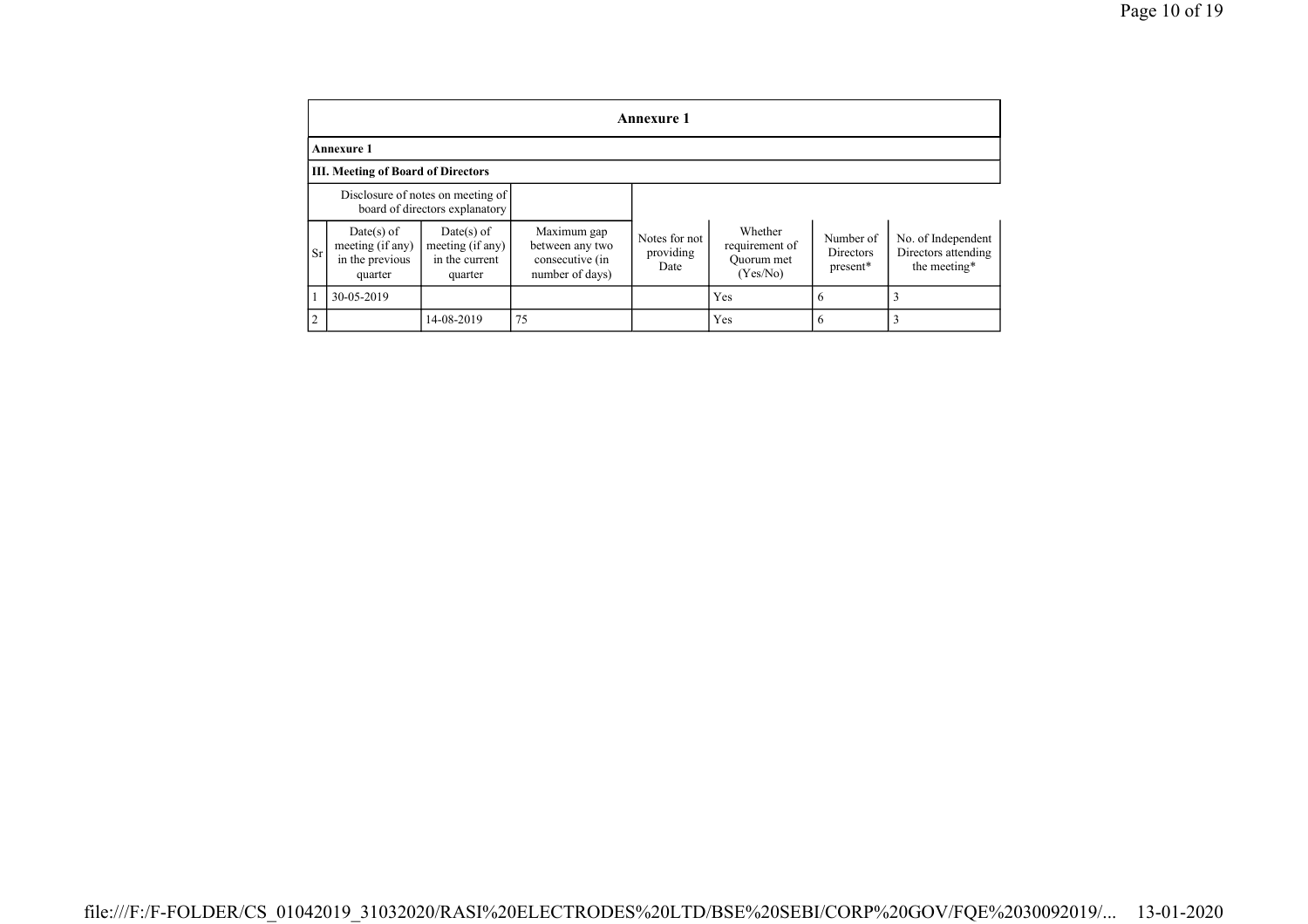|                | <b>Annexure 1</b>                                |                                                                                                               |                                                                      |                               |                                       |                                                          |                                           |                                                                        |  |  |  |  |  |
|----------------|--------------------------------------------------|---------------------------------------------------------------------------------------------------------------|----------------------------------------------------------------------|-------------------------------|---------------------------------------|----------------------------------------------------------|-------------------------------------------|------------------------------------------------------------------------|--|--|--|--|--|
|                | <b>IV. Meeting of Committees</b>                 |                                                                                                               |                                                                      |                               |                                       |                                                          |                                           |                                                                        |  |  |  |  |  |
|                |                                                  |                                                                                                               |                                                                      |                               |                                       | Disclosure of notes on meeting of committees explanatory |                                           |                                                                        |  |  |  |  |  |
| Sr             | Name of<br>Committee                             | $Date(s)$ of meeting<br>(Enter dates of<br>Previous quarter and<br>Current quarter in<br>chronological order) | Maximum gap<br>between any two<br>consecutive (in<br>number of days) | Name of<br>other<br>committee | Reson for<br>not<br>providing<br>date | Whether<br>requirement of<br>Ouorum met<br>(Yes/No)      | Number of<br><b>Directors</b><br>present* | No. of<br>Independent<br><b>Directors</b><br>attending the<br>meeting* |  |  |  |  |  |
|                | Audit<br>Committee                               | 30-05-2019                                                                                                    |                                                                      |                               |                                       | Yes                                                      | 3                                         | $\overline{c}$                                                         |  |  |  |  |  |
| $\overline{2}$ | Audit<br>Committee                               | 14-08-2019                                                                                                    | 75                                                                   |                               |                                       | Yes                                                      | 3                                         | $\overline{2}$                                                         |  |  |  |  |  |
| 3              | Nomination and<br>remuneration<br>committee      | 20-05-2019                                                                                                    |                                                                      |                               |                                       | Yes                                                      | 3                                         | $\overline{2}$                                                         |  |  |  |  |  |
| $\overline{4}$ | <b>Stakeholders</b><br>Relationship<br>Committee | 30-05-2019                                                                                                    | 9                                                                    |                               |                                       | Yes                                                      | 3                                         | -1                                                                     |  |  |  |  |  |
| 5              | <b>Stakeholders</b><br>Relationship<br>Committee | 05-07-2019                                                                                                    | 35                                                                   |                               |                                       | Yes                                                      | 3                                         | -1                                                                     |  |  |  |  |  |
| 6              | Stakeholders<br>Relationship<br>Committee        | 14-08-2019                                                                                                    | 39                                                                   |                               |                                       | Yes                                                      | 3                                         | -1                                                                     |  |  |  |  |  |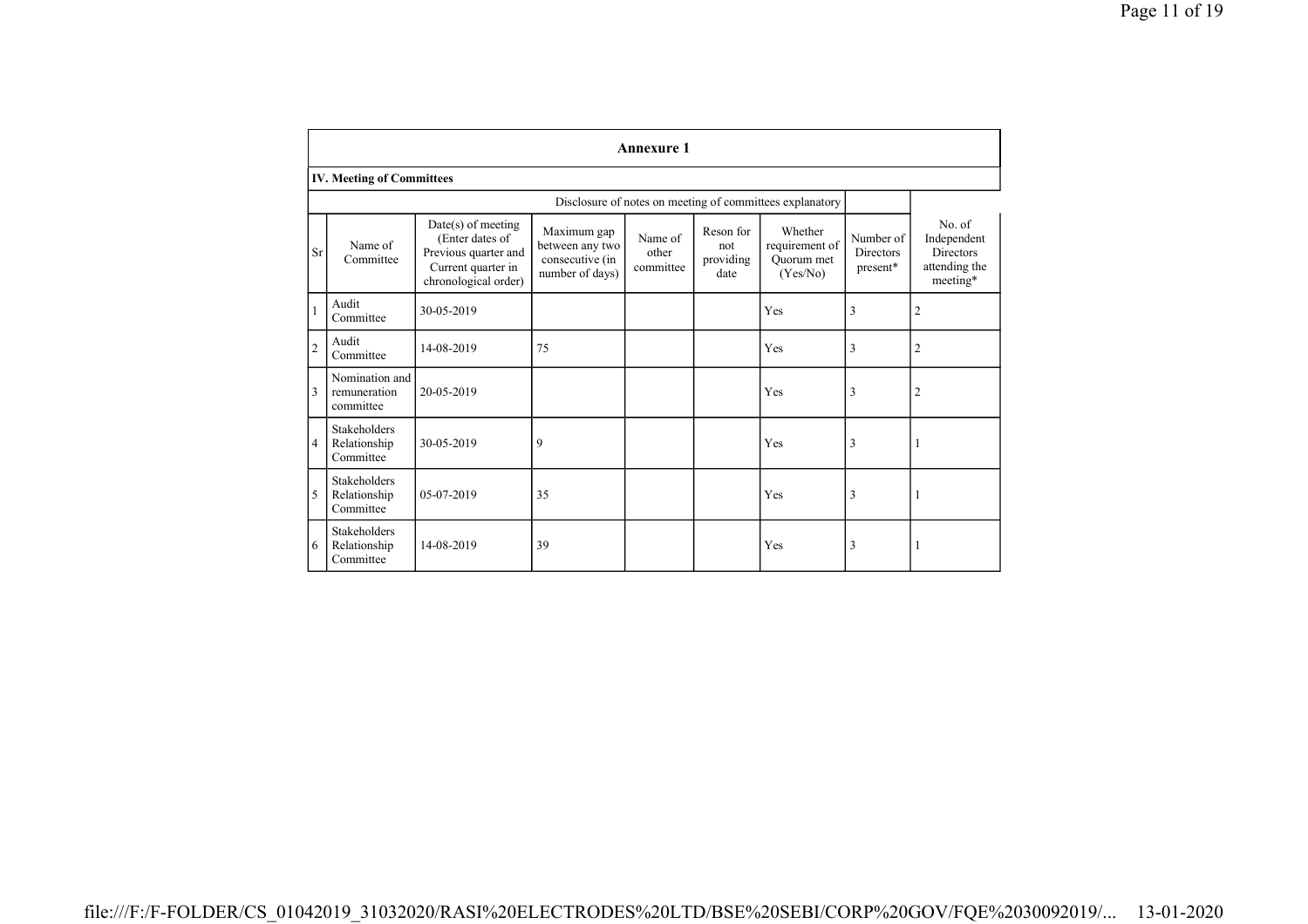|           | <b>Annexure 1</b>                         |                                                                                                               |                                                                      |                               |                                       |                                                       |                                    |                                                                 |  |  |  |  |  |  |
|-----------|-------------------------------------------|---------------------------------------------------------------------------------------------------------------|----------------------------------------------------------------------|-------------------------------|---------------------------------------|-------------------------------------------------------|------------------------------------|-----------------------------------------------------------------|--|--|--|--|--|--|
|           | <b>IV. Meeting of Committees</b>          |                                                                                                               |                                                                      |                               |                                       |                                                       |                                    |                                                                 |  |  |  |  |  |  |
| <b>Sr</b> | Name of<br>Committee                      | $Date(s)$ of meeting<br>(Enter dates of<br>Previous quarter and<br>Current quarter in<br>chronological order) | Maximum gap<br>between any two<br>consecutive (in<br>number of days) | Name of<br>other<br>committee | Reson for<br>not<br>providing<br>date | Whether<br>requirement of 1<br>Ouorum met<br>(Yes/No) | Number of<br>Directors<br>present* | No. of<br>Independent<br>Directors<br>attending the<br>meeting* |  |  |  |  |  |  |
|           | Stakeholders<br>Relationship<br>Committee | 27-08-2019                                                                                                    | 12                                                                   |                               |                                       | Yes                                                   | 3                                  |                                                                 |  |  |  |  |  |  |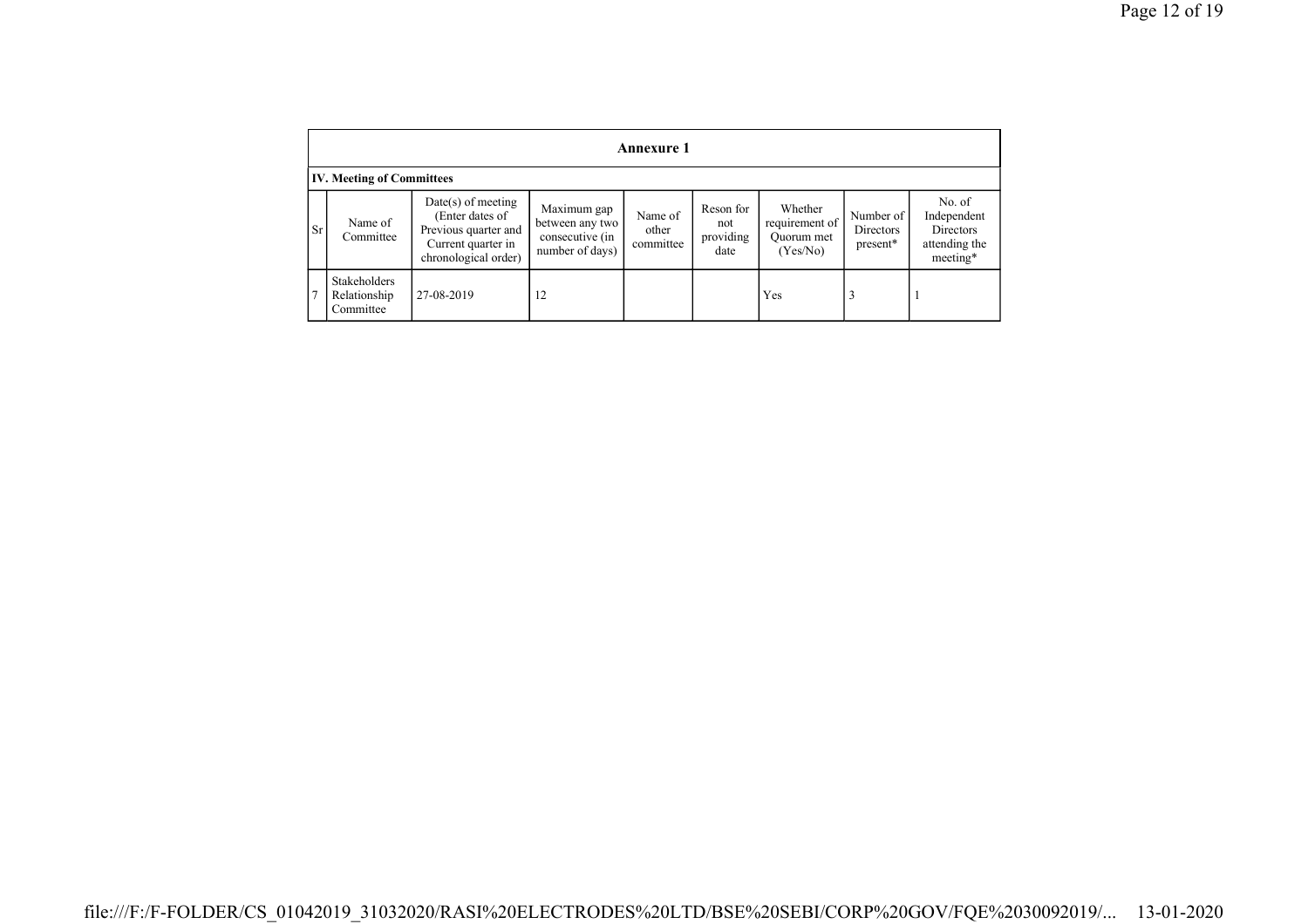|   | Annexure 1                                                                                             |                                  |                                                                    |  |
|---|--------------------------------------------------------------------------------------------------------|----------------------------------|--------------------------------------------------------------------|--|
|   | <b>V. Related Party Transactions</b>                                                                   |                                  |                                                                    |  |
|   | Subject                                                                                                | Compliance status<br>(Yes/No/NA) | If status is "No" details of non-<br>compliance may be given here. |  |
|   | Whether prior approval of audit committee obtained                                                     | Yes                              |                                                                    |  |
| 2 | Whether shareholder approval obtained for material RPT                                                 | Yes                              |                                                                    |  |
| 3 | Whether details of RPT entered into pursuant to omnibus approval have been reviewed by Audit Committee | <b>NA</b>                        |                                                                    |  |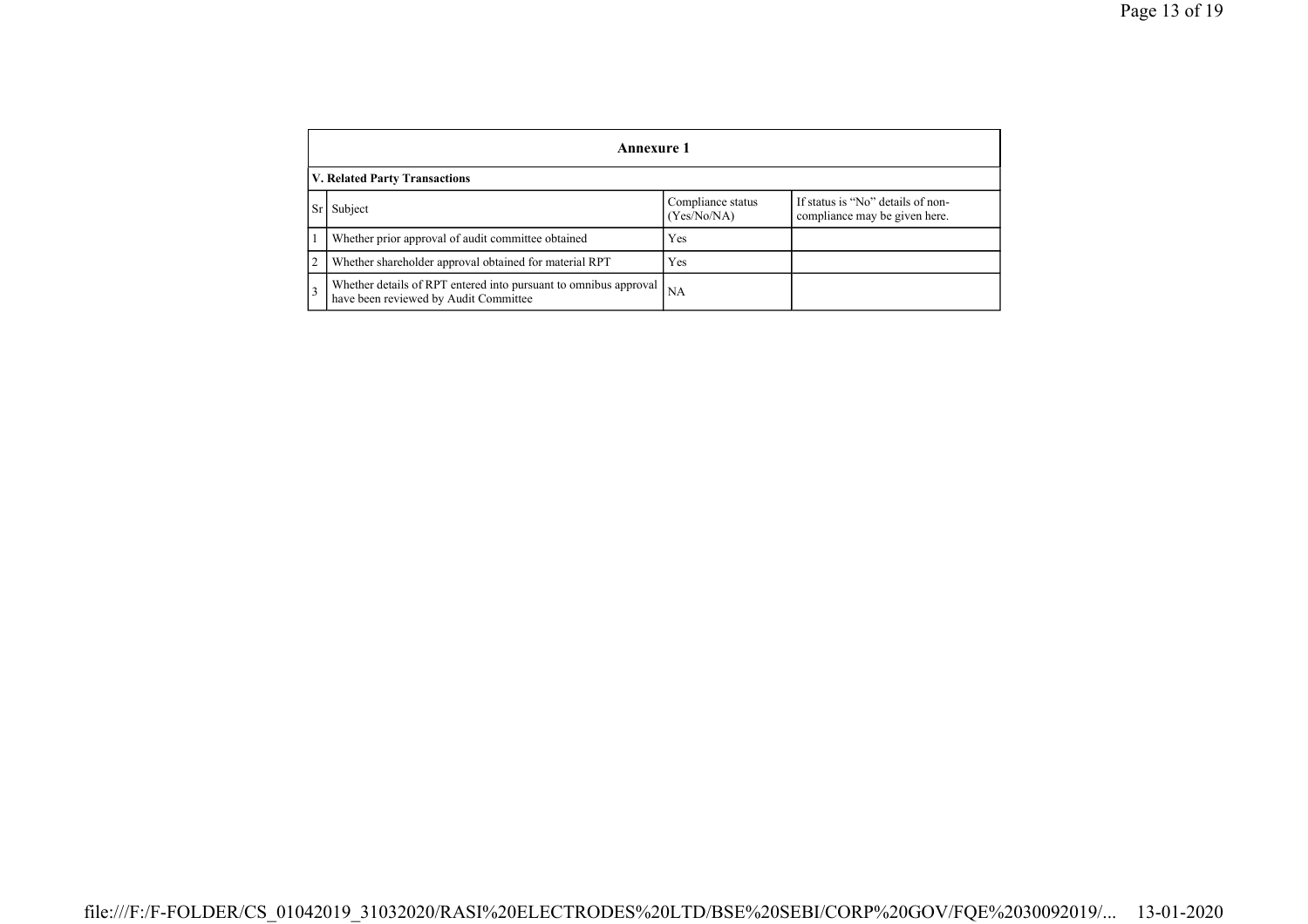|                | <b>Annexure 1</b>                                                                                                                                                                                               |                               |  |  |  |
|----------------|-----------------------------------------------------------------------------------------------------------------------------------------------------------------------------------------------------------------|-------------------------------|--|--|--|
|                | <b>VI. Affirmations</b>                                                                                                                                                                                         |                               |  |  |  |
| Sr             | Subject                                                                                                                                                                                                         | Compliance status<br>(Yes/No) |  |  |  |
|                | The composition of Board of Directors is in terms of SEBI (Listing obligations and disclosure requirements)<br>Regulations, 2015                                                                                | Yes                           |  |  |  |
| $\overline{2}$ | The composition of the following committees is in terms of SEBI(Listing obligations and disclosure<br>requirements) Regulations, 2015 a. Audit Committee                                                        | Yes                           |  |  |  |
| 3              | The composition of the following committees is in terms of SEBI(Listing obligations and disclosure<br>requirements) Regulations, 2015. b. Nomination $\&$ remuneration committee                                | Yes                           |  |  |  |
| 4              | The composition of the following committees is in terms of SEBI(Listing obligations and disclosure<br>requirements) Regulations, 2015. c. Stakeholders relationship committee                                   | Yes                           |  |  |  |
| 5              | The composition of the following committees is in terms of SEBI(Listing obligations and disclosure<br>requirements) Regulations, 2015. d. Risk management committee (applicable to the top 500 listed entities) | <b>NA</b>                     |  |  |  |
| 6              | The committee members have been made aware of their powers, role and responsibilities as specified in SEBI<br>(Listing obligations and disclosure requirements) Regulations, 2015.                              | Yes                           |  |  |  |
|                | The meetings of the board of directors and the above committees have been conducted in the manner as specified<br>in SEBI (Listing obligations and disclosure requirements) Regulations, 2015.                  | Yes                           |  |  |  |
| 8              | This report and/or the report submitted in the previous quarter has been placed before Board of Directors.                                                                                                      | Yes                           |  |  |  |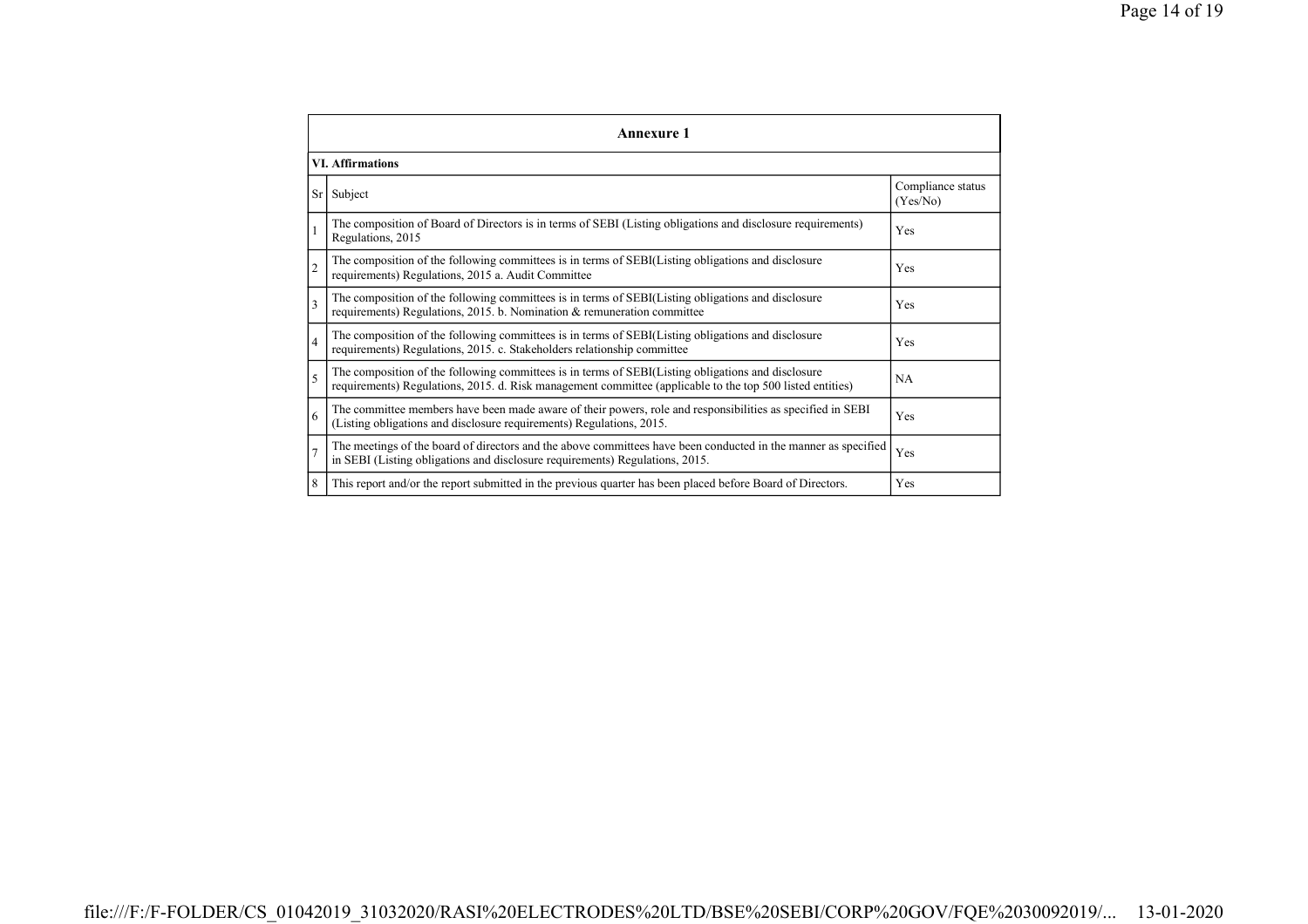|     | <b>Annexure 1</b> |                           |
|-----|-------------------|---------------------------|
| -Sr | Subject           | Compliance status         |
|     | Name of signatory | <b>B POPATLAL KOTHARI</b> |
|     | Designation       | Managing Director         |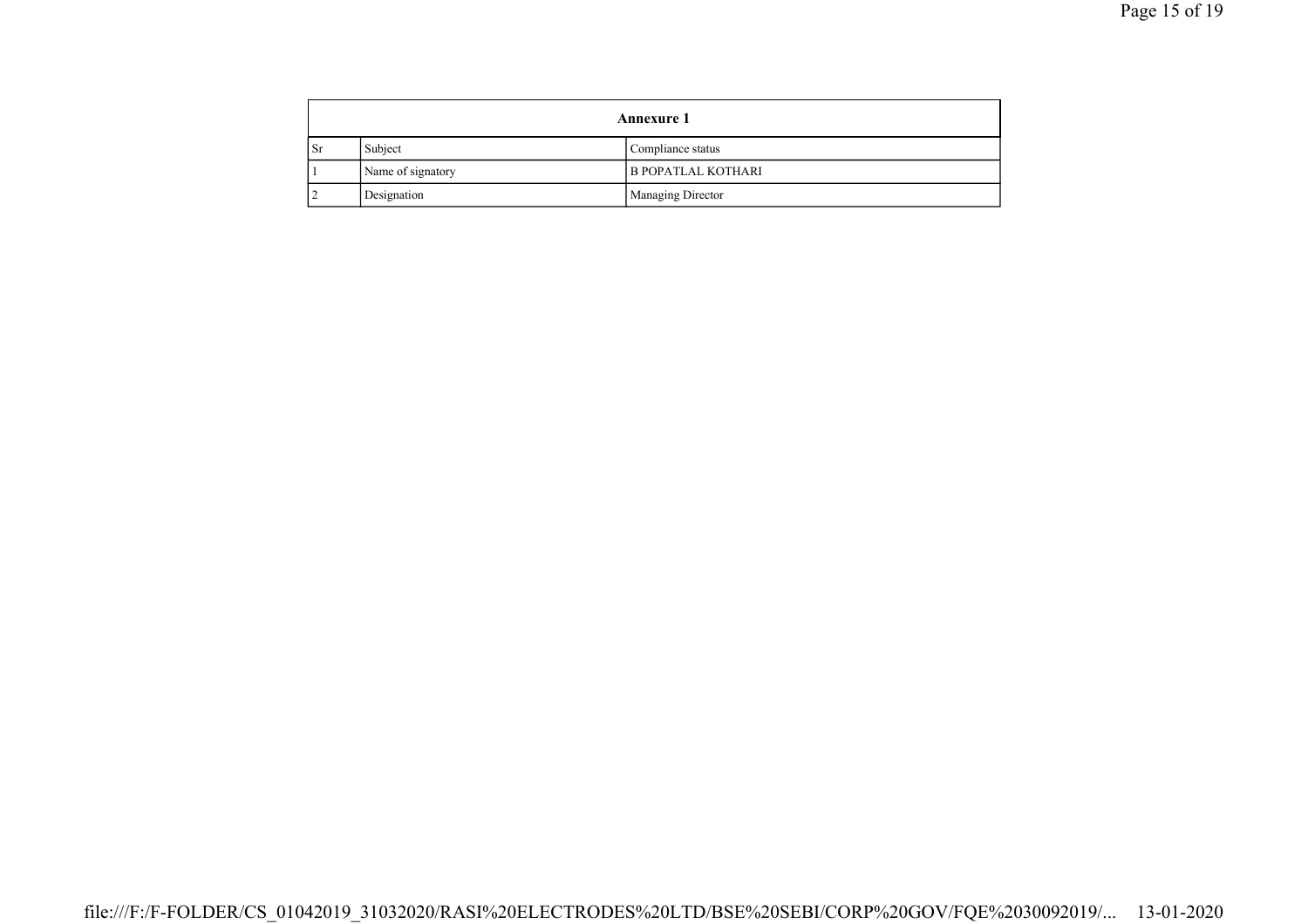|                | <b>Annexure III</b>                                                                                                                                                                  |                                                    |                                  |                                                                      |
|----------------|--------------------------------------------------------------------------------------------------------------------------------------------------------------------------------------|----------------------------------------------------|----------------------------------|----------------------------------------------------------------------|
|                | <b>III.</b> Affirmations                                                                                                                                                             |                                                    |                                  |                                                                      |
| Sr             | Particulars                                                                                                                                                                          | Regulation<br>Number                               | Compliance status<br>(Yes/No/NA) | If status is "No" details of<br>non-compliance may be<br>given here. |
|                | Copy of the annual report including balance sheet, profit and<br>loss account, directors report, corporate governance report,<br>business responsibility report displayed on website | 46(2)                                              | Yes                              |                                                                      |
| $\overline{c}$ | Presence of Chairperson of Audit Committee at the Annual<br>General Meeting                                                                                                          | 18(1)(d)                                           | Yes                              |                                                                      |
| $\overline{3}$ | Presence of Chairperson of the nomination and remuneration<br>committee at the annual general meeting                                                                                | 19(3)                                              | Yes                              |                                                                      |
| $\overline{4}$ | Presence of Chairperson of the Stakeholder Relationship<br>committee at the annual general meeting                                                                                   | 20(3)                                              | Yes                              |                                                                      |
| 5              | Whether "Corporate Governance Report" disclosed in Annual<br>Report                                                                                                                  | $34(3)$ read with<br>para C of Schedule   Yes<br>V |                                  |                                                                      |
|                | Any other information to be provided                                                                                                                                                 |                                                    |                                  |                                                                      |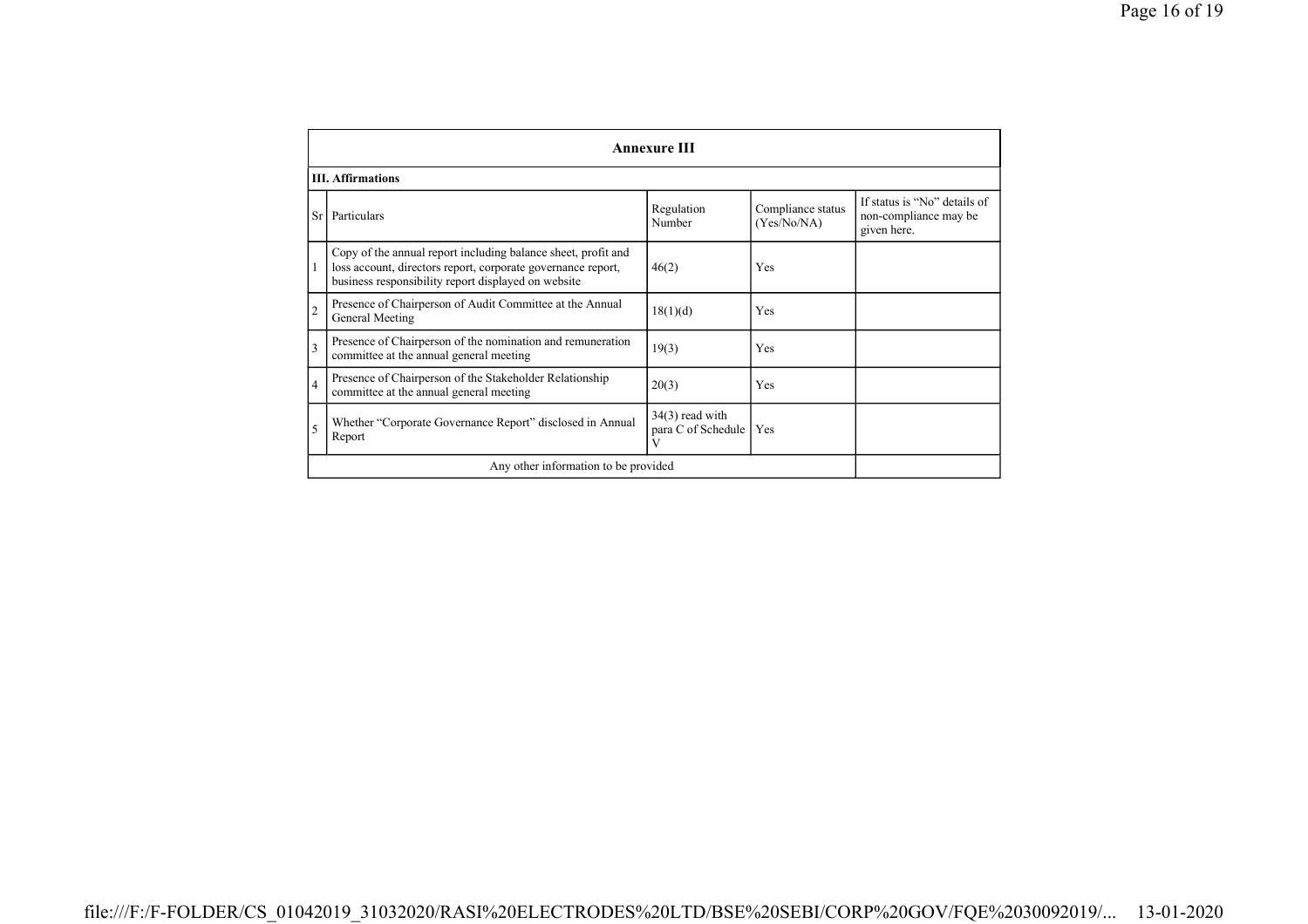|   | <b>Annexure III</b> |                           |
|---|---------------------|---------------------------|
|   | Name of signatory   | <b>B POPATLAL KOTHARI</b> |
| ∸ | Designation         | Managing Director         |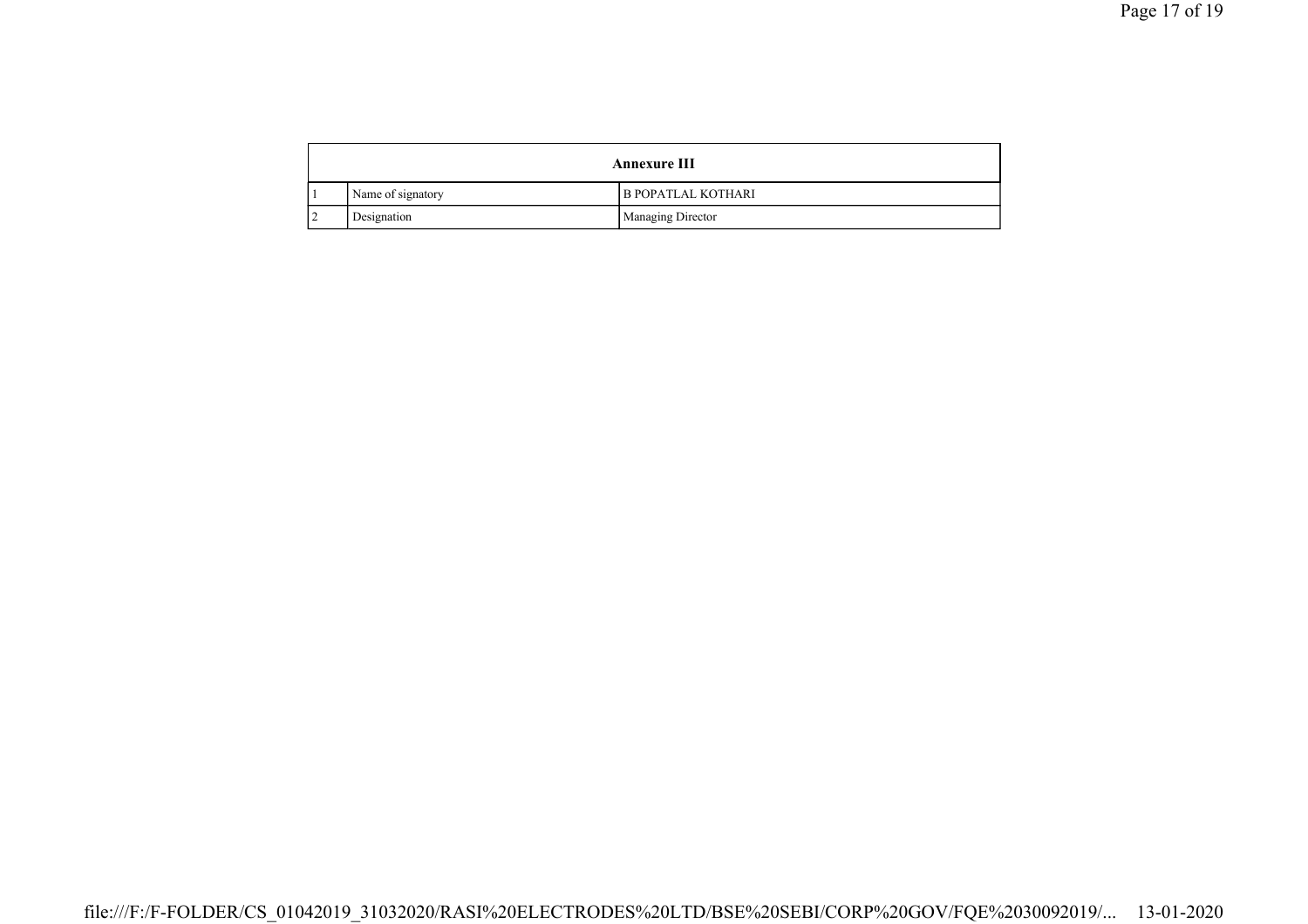| <b>Signatory Details</b> |                      |
|--------------------------|----------------------|
| Name of signatory        | l B POPATLAL KOTHARI |
| Designation of person    | Managing Director    |
| Place                    | <b>CHENNAI</b>       |
| Date                     | 14-10-2019           |